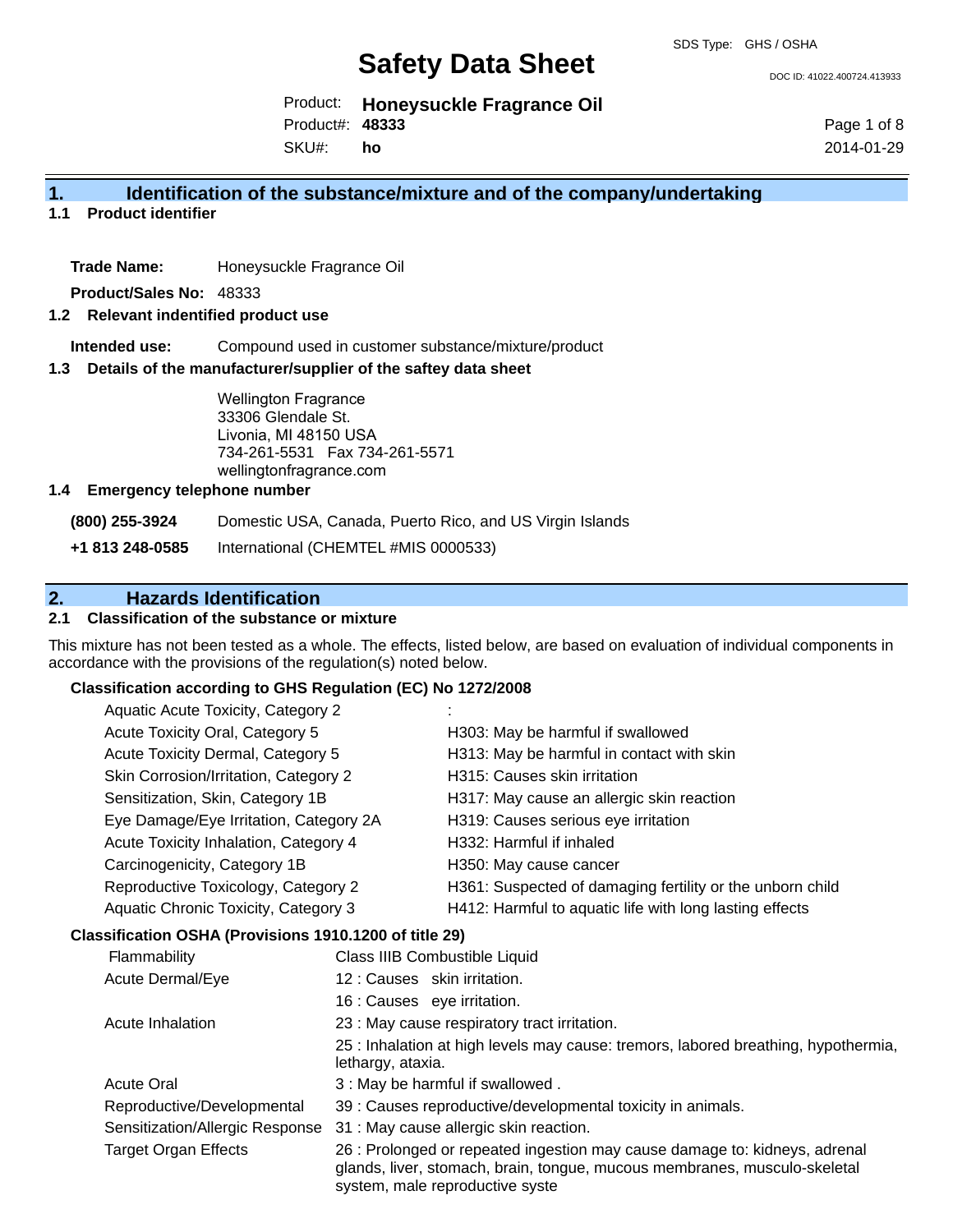DOC ID: 41022.400724.413933

|                 | Product: Honeysuckle Fragrance Oil |
|-----------------|------------------------------------|
| Product#: 48333 |                                    |
| SKU#: ho        |                                    |

Page 2 of 8 2014-01-29

28 : Prolonged or repeated Dermal Exposure may cause damage to: testes Carcinogenicity This mixture contains ingredients identified as carcinogens, at 0.1% or greater, by the following:None [X] ACGIH [ ] IARC [ ] NTP [ ] OSHA [ ]

#### **2.2 Label elements**

## **Labelling (REGULATION (EC) No 1272/2008)**





## **Signal Word: Danger, Warning**

#### **Hazard statments**

| H <sub>303</sub> | May be harmful if swallowed                         |
|------------------|-----------------------------------------------------|
| H313             | May be harmful in contact with skin                 |
| H315             | Causes skin irritation                              |
| H317             | May cause an allergic skin reaction                 |
| H319             | Causes serious eye irritation                       |
| H332             | Harmful if inhaled                                  |
| H <sub>350</sub> | May cause cancer                                    |
| H361             | Suspected of damaging fertility or the unborn child |
| H412             | Harmful to aquatic life with long lasting effects   |

## **Precautionary Statements**

#### **Prevention:**

| P <sub>201</sub> | Obtain special instructions before use                                   |
|------------------|--------------------------------------------------------------------------|
| P <sub>202</sub> | Do not handle until all safety precautions have been read and understood |
| P <sub>264</sub> | Wash hands thoroughly after handling                                     |
| P <sub>271</sub> | Use only outdoors or in a well-ventilated area                           |
| P272             | Contaminated work clothing should not be allowed out of the workplace    |
| P <sub>273</sub> | Avoid release to the environment                                         |
| P <sub>281</sub> | Use personal protective equipment as required                            |

#### **Response:**

| $P302 + P352$        | IF ON SKIN: Wash with soap and water                                                                                                                           |
|----------------------|----------------------------------------------------------------------------------------------------------------------------------------------------------------|
| $P304 + P312 + P340$ | IF INHALED: Call a POISON CENTER or doctor/physician if you feel unwell Remove victim<br>to fresh air and keep at rest in a position comfortable for breathing |
| $P305 + P351 + P338$ | IF IN EYES: Rinse cautiously with water for several minutes Remove contact lenses if<br>present and easy to do. continue rinsing                               |
| $P308 + P313$        | IF exposed or concerned: Get medical advice/attention                                                                                                          |
| P312                 | Call a POISON CENTER or doctor/physician if you feel unwell                                                                                                    |
| P313                 | Get medical advice/attention                                                                                                                                   |
| $P333 + P313$        | If skin irritation or a rash occurs: Get medical advice/attention                                                                                              |
| $P337 + P313$        | If eye irritation persists: Get medical advice/attention                                                                                                       |
| P362                 | Take off contaminated clothing and wash before reuse                                                                                                           |
| P363                 | Wash contaminated clothing before reuse                                                                                                                        |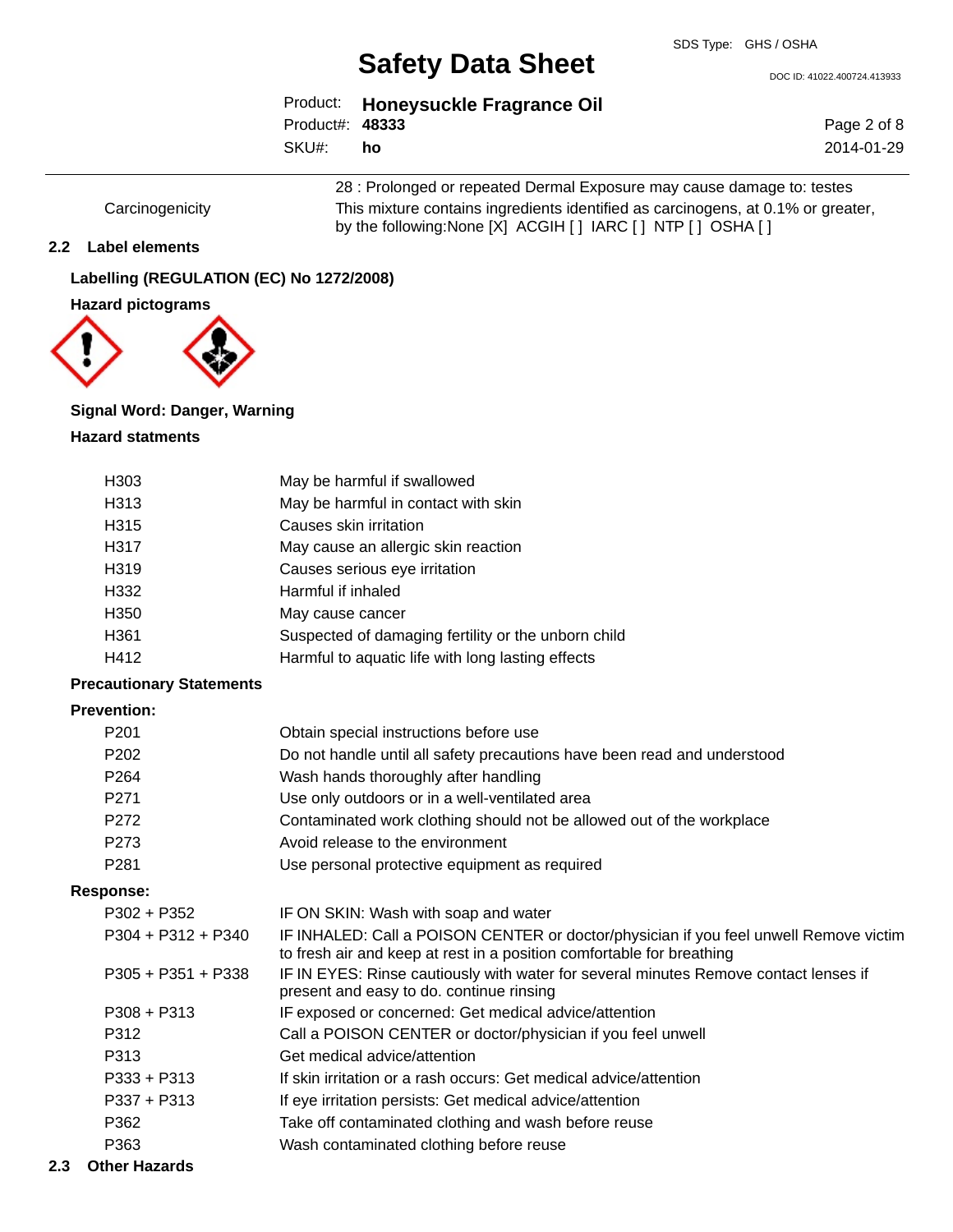DOC ID: 41022.400724.413933

|                 | Product: Honeysuckle Fragrance Oil |
|-----------------|------------------------------------|
| Product#: 48333 |                                    |
| SKU#:           | - ho                               |

Page 3 of 8 2014-01-29

#### **no data available**

## **3. Composition/Information on Ingredients**

#### **3.1 Mixtures**

This product is a complex mixture of ingredients, which contains among others the following substance(s), presenting a health or environmental hazard within the meaning of the UN Globally Harmonized System of Classification and Labeling of Chemicals (GHS):

| CAS#<br>Ingredient              | EC#                                | Conc.<br>Range                                       | <b>GHS Classification</b>                                             | <b>OSHA Classification</b> |
|---------------------------------|------------------------------------|------------------------------------------------------|-----------------------------------------------------------------------|----------------------------|
| 84-66-2                         | 201-550-6                          | $30 - 40%$                                           | H316                                                                  |                            |
| Diethyl phthalate               |                                    |                                                      |                                                                       |                            |
| 78-70-6                         | 201-134-4                          | 10 - 20 %                                            | H227; H303; H315; H319                                                | 12, 26                     |
| Linalool                        |                                    |                                                      |                                                                       |                            |
| 89-43-0                         | 201-908-1                          | $5 - 10%$                                            | H316                                                                  |                            |
|                                 |                                    | Hydroxycitronellal-methyl anthranilate (Schiff base) |                                                                       |                            |
| 140-11-4                        | 205-399-7                          | $5 - 10%$                                            | H227; H303; H316                                                      | 15, 25, 26, 31, 39         |
| Benzyl acetate                  |                                    |                                                      |                                                                       |                            |
| $98 - 55 - 5$                   | 202-680-6                          | $5 - 10%$                                            | H227; H303; H315; H319                                                | 11, 15, 23                 |
| alpha-Terpineol                 |                                    |                                                      |                                                                       |                            |
| 80-54-6                         | 201-289-8                          | $5 - 10%$                                            | H302; H315; H361; H411                                                | 11, 15, 26, 28, 3, 31, 39  |
|                                 | <b>Butylphenyl Methylpropional</b> |                                                      |                                                                       |                            |
| $60 - 12 - 8$                   | 200-456-2                          | $5 - 10%$                                            | H302; H313; H316; H319                                                | 11, 15, 3                  |
| phenethyl alcohol               |                                    |                                                      |                                                                       |                            |
| 107-75-5                        | 203-518-7                          | $2 - 5%$                                             | H317; H319                                                            | 11, 15, 31                 |
| Hydroxycitronellal              |                                    |                                                      |                                                                       |                            |
| 134-20-3                        | 205-132-4                          | $2 - 5%$                                             | H303; H316; H319                                                      | 11, 15                     |
| Methyl anthranilate<br>118-58-1 | 204-262-9                          | $2 - 5%$                                             |                                                                       | 31                         |
| <b>Benzyl Salicylate</b>        |                                    |                                                      | H303; H317; H320; H412                                                |                            |
| 101-86-0                        | 202-983-3                          | $2 - 5%$                                             | H303; H316; H317; H411                                                | 11, 15                     |
| Hexyl cinnamal                  |                                    |                                                      |                                                                       |                            |
| $93 - 18 - 5$                   | 202-226-7                          | $2 - 5%$                                             | H303; H315; H319; H411                                                | 11, 15                     |
|                                 |                                    | beta-Naphthyl ethyl ether (Nerolin Bromelia)         |                                                                       |                            |
| 103-95-7                        | 203-161-7                          | $2 - 5%$                                             | H303; H315; H317                                                      | 11, 15, 31                 |
|                                 |                                    | 2-Methyl-3-(p-isopropylphenyl)propionaldehyde        |                                                                       |                            |
| 101-48-4                        | 202-945-6                          | $2 - 5%$                                             | H227; H303; H316; H319                                                | 11, 16                     |
|                                 |                                    | PHENYLACETALDEHYDE DIMETHYL ACETAL                   |                                                                       |                            |
| 103-26-4                        | 203-093-8                          | $1 - 2%$                                             | H303; H317                                                            |                            |
| Methyl cinnamate                |                                    |                                                      |                                                                       |                            |
| $93 - 04 - 9$                   | 202-213-6                          | $1 - 2%$                                             | H302                                                                  | 3                          |
|                                 |                                    |                                                      | 2-Methoxynaphthalene (beta-Naphthyl methyl ether, Nerolin, Yara Yara) |                            |
| 31906-04-4                      | 250-863-4                          | $1 - 2%$                                             | H317                                                                  |                            |
|                                 |                                    | Hydroxyisohexyl 3-cyclohexene carboxaldehyde         |                                                                       |                            |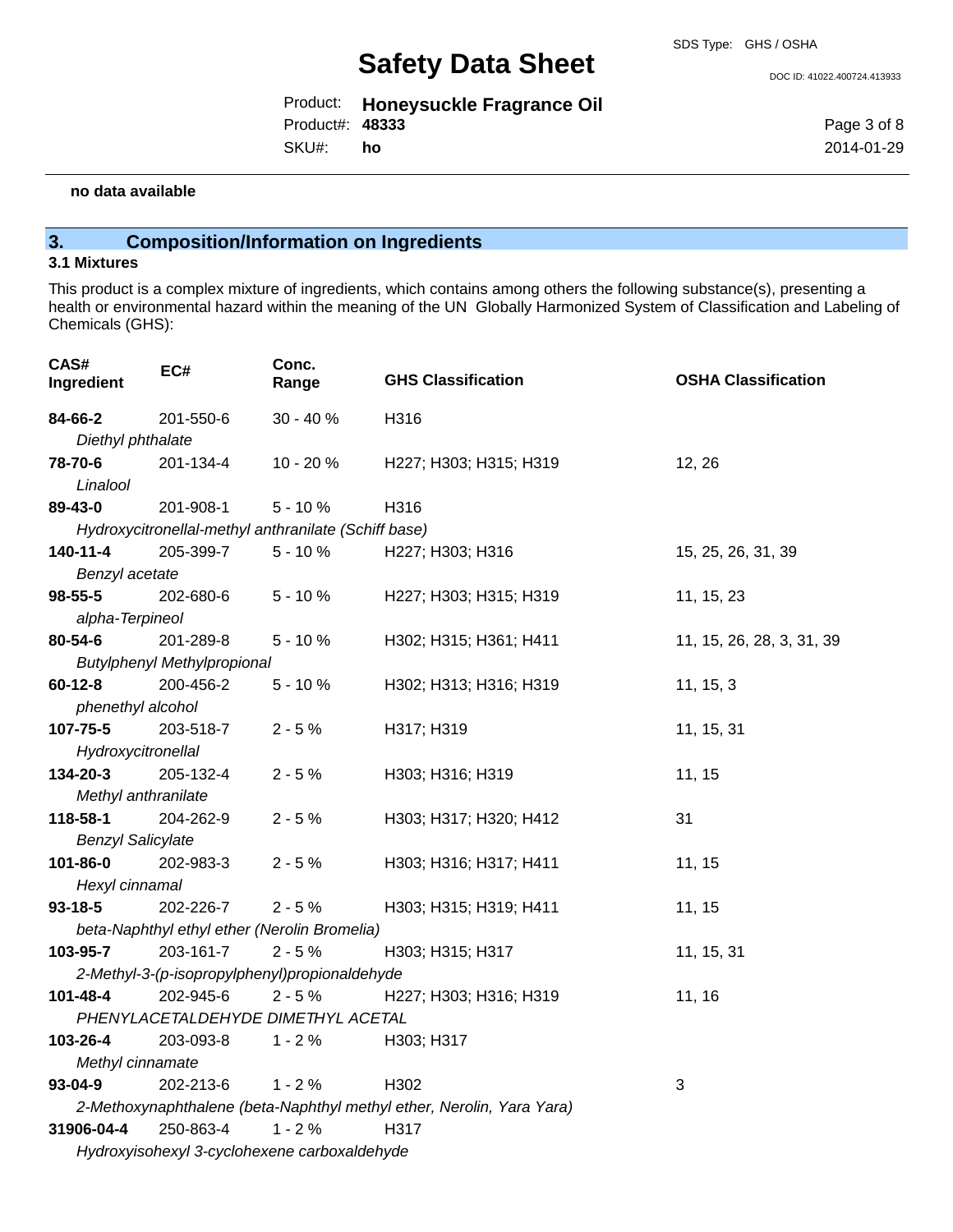DOC ID: 41022.400724.413933

|                 | Product: Honeysuckle Fragrance Oil |
|-----------------|------------------------------------|
| Product#: 48333 |                                    |
| SKU#: ho        |                                    |
|                 |                                    |

Page 4 of 8 2014-01-29

| CAS#<br>Ingredient                                                 | EC#                                      | Conc.<br>Range                                                         | <b>GHS Classification</b>                                                                                     | <b>OSHA Classification</b> |
|--------------------------------------------------------------------|------------------------------------------|------------------------------------------------------------------------|---------------------------------------------------------------------------------------------------------------|----------------------------|
| $93 - 92 - 5$                                                      | 202-288-5                                | $1 - 2%$                                                               | H <sub>227</sub>                                                                                              |                            |
|                                                                    | methylbenzyl acetate                     |                                                                        |                                                                                                               |                            |
| 8015-91-6                                                          | 283-479-0                                | $0.1 - 1.0 \%$<br>Cinnamomum Zeylanicum (Cinnamon Leaf Off); 58xt H412 | H227; H303; H313; H316; H319; H341; 11, 15, 31                                                                |                            |
|                                                                    |                                          | See Section 16 for full text of GHS classification codes               |                                                                                                               |                            |
|                                                                    |                                          | Total Hydrocarbon Content (% $w/w$ ) = 0.00                            |                                                                                                               |                            |
| $\overline{4}$ .                                                   | <b>First Aid Measures</b>                |                                                                        |                                                                                                               |                            |
| 4.1                                                                | <b>Description of first aid measures</b> |                                                                        |                                                                                                               |                            |
| Inhalation:                                                        |                                          |                                                                        | Remove from exposure site to fresh air and keep at rest.<br>Obtain medical advice.                            |                            |
| <b>Eye Exposure:</b>                                               |                                          |                                                                        | Flush immediately with water for at least 15 minutes.<br>Contact physician if symptoms persist.               |                            |
| <b>Skin Exposure:</b>                                              |                                          |                                                                        | Remove contaminated clothes. Wash thoroughly with water (and soap).<br>Contact physician if symptoms persist. |                            |
| Ingestion:                                                         |                                          |                                                                        | Rinse mouth with water and obtain medical advice.                                                             |                            |
| Most important symptoms and effects, both acute and delayed<br>4.2 |                                          |                                                                        |                                                                                                               |                            |
| Symptoms:                                                          |                                          |                                                                        | no data available                                                                                             |                            |
| Risks:                                                             |                                          |                                                                        | Refer to Section 2.2 "Hazard Statements"                                                                      |                            |
| 4.3                                                                |                                          |                                                                        | Indication of any immediate medical attention and special treatment needed                                    |                            |
| <b>Treatment:</b>                                                  |                                          |                                                                        | Refer to Section 2.2 "Response"                                                                               |                            |
| 5.                                                                 | <b>Fire-Fighting measures</b>            |                                                                        |                                                                                                               |                            |

## **5.1 Extinguishing media**

| Carbon dioxide (CO2), Dry chemical, Foam<br>Suitable:     |                                                   |  |
|-----------------------------------------------------------|---------------------------------------------------|--|
| Unsuitable                                                | Do not use a direct water jet on burning material |  |
| 5.2 Special hazards arising from the substance or mixture |                                                   |  |
| During fire fighting:<br>5.3 Advice for firefighters      | Water may be ineffective                          |  |
| <b>Further information:</b>                               | Standard procedure for chemical fires             |  |

### **6. Accidental Release Measures**

### **6.1 Personal precautions, protective equipment and emergency procedures**

Avoid inhalation and contact with skin and eyes. A self-contained breathing apparatus is recommended in case of a major spill.

#### **6.2 Environmental precautions**

Keep away from drains, soil, and surface and groundwater.

## **6.3 Methods and materials for containment and cleaning up**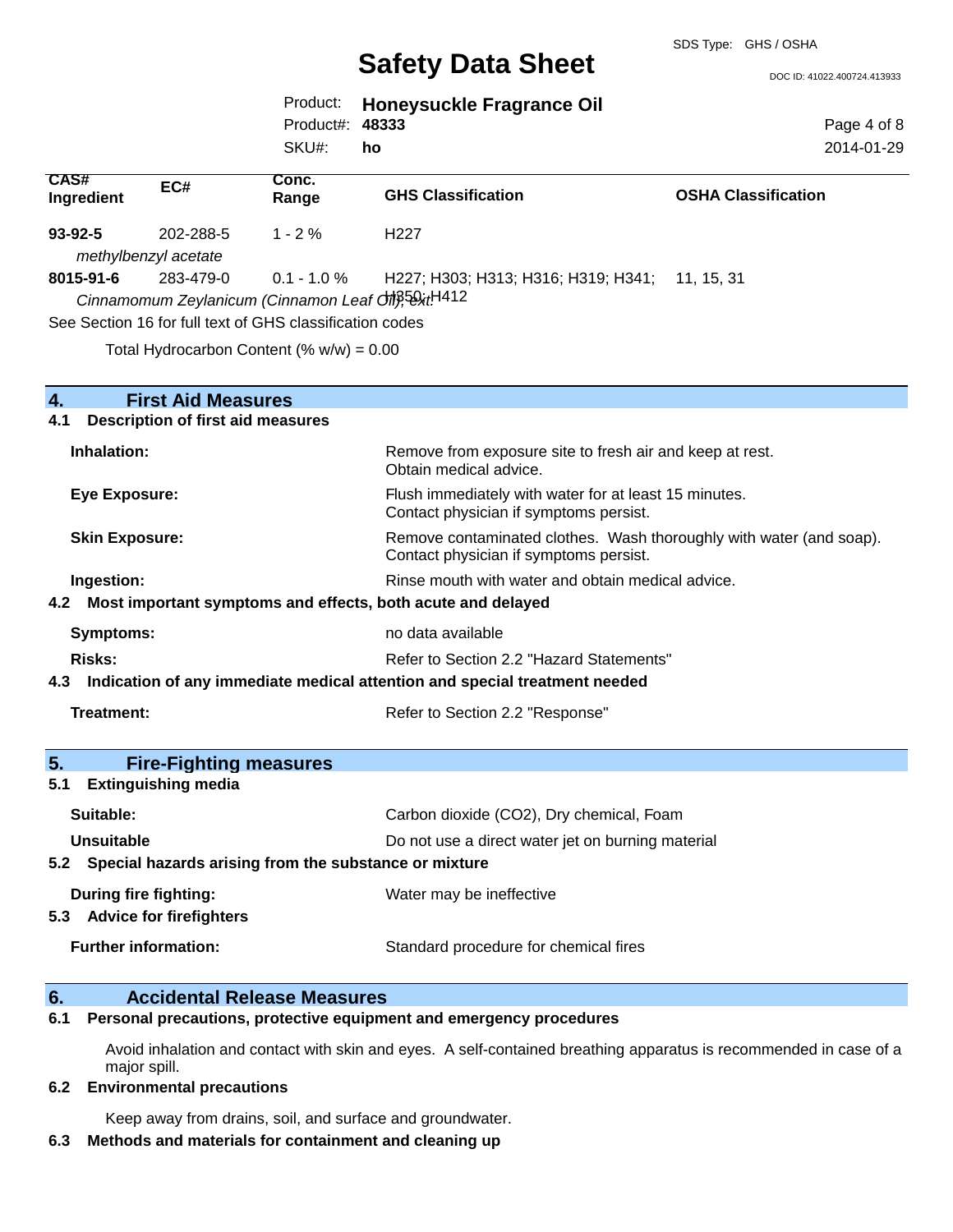DOC ID: 41022.400724.413933

Product: **Honeysuckle Fragrance Oil**

Product#: **48333**

SKU#: **ho** Page 5 of 8 2014-01-29

Clean up spillage promptly. Remove ignition sources. Provide adequate ventilation. Avoid excessive inhalation of vapors. Gross spillages should be contained by use of sand or inert powder and disposed of according to the local regulations.

#### **6.4 Reference to other sections**

Not Applicable

## **7. Handling and Storage**

#### **7.1 Precautions for safe handling**

Apply according to good manufacturing and industrial hygiene practices with proper ventilation. Do not drink, eat or smoke while handling. Respect good personal hygiene.

#### **7.2 Conditions for safe storage, including any incompatibilities**

Store in a cool, dry and ventilated area away from heat sources and protected from light in tightly closed original container. Avoid plastic and uncoated metal container. Keep air contact to a minimum.

### **7.3 Specific end uses**

No information available

### **8. Exposure Controls/Personal Protection**

#### **8.1 Control parameters**

| <b>Exposure Limits:</b> |  |
|-------------------------|--|
| Component               |  |

| Component |                   | ACGIH<br><b>ACGIH</b><br><b>OSHA</b><br>TWA ppm STEL ppm TWA ppm STEL ppm | <b>OSHA</b> |
|-----------|-------------------|---------------------------------------------------------------------------|-------------|
| 84-66-2   | Diethyl phthalate | :5                                                                        |             |
| 140-11-4  | Benzyl acetate    | 10                                                                        |             |

**Engineering Controls:** Use local exhaust as needed.

#### **8.2 Exposure controls - Personal protective equipment**

**Eye protection:** Tightly sealed goggles, face shield, or safety glasses with brow guards and side shields, etc. as may be appropriate for the exposure **Respiratory protection:** Avoid excessive inhalation of concentrated vapors. Apply local ventilation where appropriate.

**Skin protection:** Avoid Skin contact. Use chemically resistant gloves as needed.

## **9. Physical and Chemical Properties**

#### **9.1 Information on basic physical and chemical properties**

| Appearance:                  | Conforms to Standard   |
|------------------------------|------------------------|
| Odor:                        | Conforms to Standard   |
| Color:                       | <b>Greenish Yellow</b> |
| <b>Viscosity:</b>            | Liquid                 |
| <b>Freezing Point:</b>       | Not determined         |
| <b>Boiling Point:</b>        | Not determined         |
| <b>Melting Point:</b>        | Not determined         |
| <b>Flashpoint:</b>           | >200 F (93.33 C)       |
| Auto flammability:           | Not determined         |
| <b>Explosive Properties:</b> | None Expected          |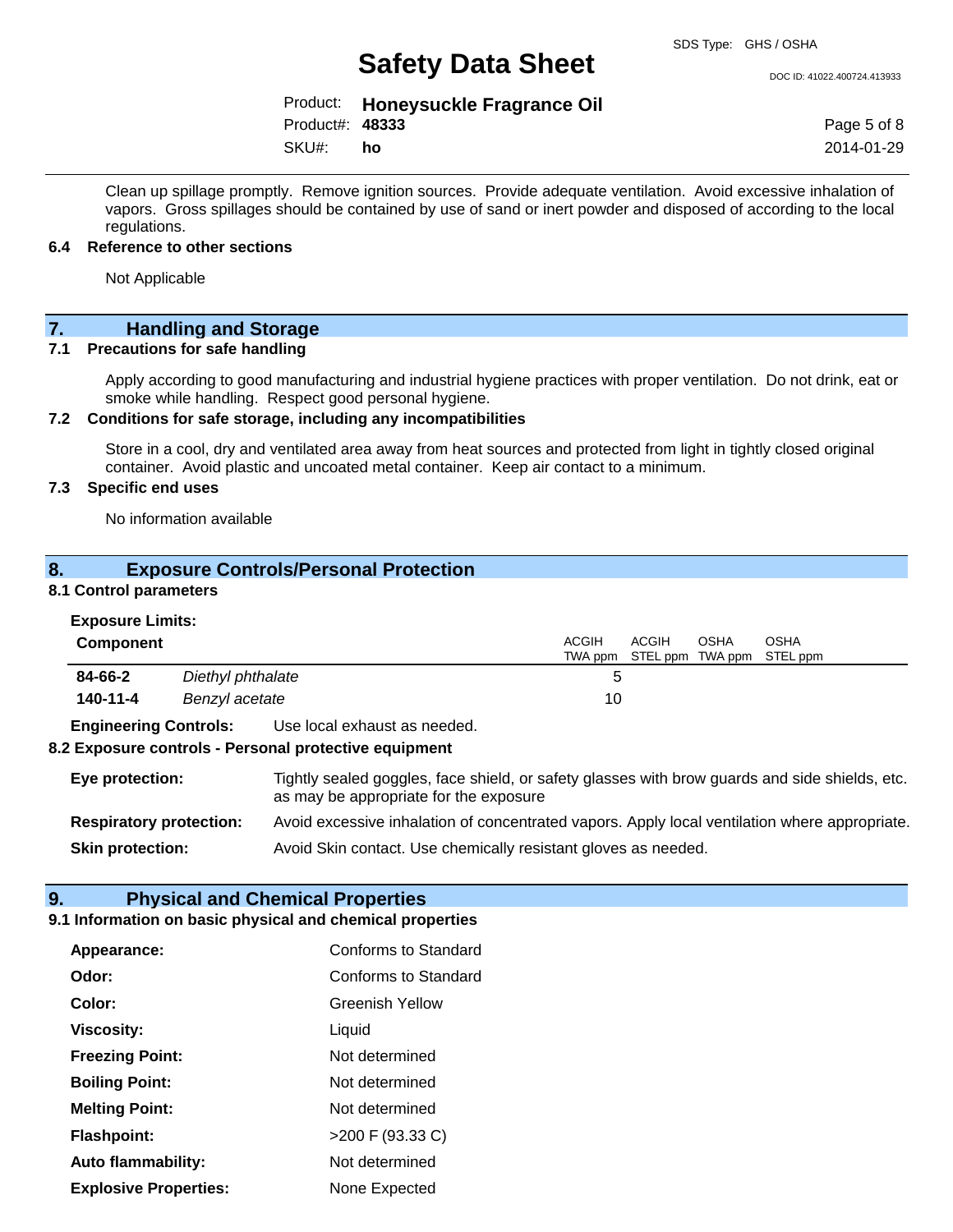DOC ID: 41022.400724.413933

|                 | Product: Honeysuckle Fragrance Oil |
|-----------------|------------------------------------|
| Product#: 48333 |                                    |
| SKU#: ho        |                                    |

Page 6 of 8 2014-01-29

| <b>Oxidizing properties:</b> | None Expected |
|------------------------------|---------------|
| Vapor Pressure (mmHg@20 C):  | 0.0207        |
| %VOC:                        | 7.2           |
| Specific Gravity @ 25 C:     | 1.0250        |
| Density @ 25 C:              | 1.0220        |
| Refractive Index @ 25 C:     | 1.5080        |
| Soluble in:                  | Oil           |

## **10. Stability and Reactivity**

| 10.1 Reactivity                         | None                                               |
|-----------------------------------------|----------------------------------------------------|
| <b>10.2 Chemical stability</b>          | Stable                                             |
| 10.3 Possibility of hazardous reactions | None known                                         |
| 10.4 Conditions to avoid                | None known                                         |
| 10.5 Incompatible materials             | Strong oxidizing agents, strong acids, and alkalis |
| 10.6 Hazardous decomposition products   | None known                                         |

## **11. Toxicological Information**

| <b>11.1 Toxicological Effects</b>                  |                                                          |
|----------------------------------------------------|----------------------------------------------------------|
| <b>Acute toxicity - Oral</b>                       | (LD50: 3,568.85) May be harmful if swallowed             |
| <b>Acute toxicity - Dermal</b>                     | (LD50: 3,477.57) May be harmful in contact with skin     |
| <b>Acute toxicity - Inhalation</b>                 | (LC50: 11.21) Harmful if inhaled                         |
| <b>Skin corrosion / irritation</b>                 | Causes skin irritation                                   |
| Serious eye damage / irritation                    | Causes serious eye irritation                            |
| <b>Respiratory sensitization</b>                   | Not classified - the classification criteria are not met |
| <b>Skin sensitization</b>                          | May cause an allergic skin reaction                      |
| <b>Germ cell mutagenicity</b>                      | Not classified - the classification criteria are not met |
| Carcinogenicity                                    | May cause cancer                                         |
| <b>Reproductive toxicity</b>                       | Suspected of damaging fertility or the unborn child      |
| Specific target organ toxicity - single exposure   | Not classified - the classification criteria are not met |
| Specific target organ toxicity - repeated exposure | Not classified - the classification criteria are not met |
| <b>Aspiration hazard</b>                           | Not classified - the classification criteria are not met |

## **12. Ecological Information**

**12.1 Toxicity**

| <b>Acute acquatic toxicity</b>     |                                                   |
|------------------------------------|---------------------------------------------------|
| <b>Chronic acquatic toxicity</b>   | Harmful to aquatic life with long lasting effects |
| <b>Toxicity Data on soil</b>       | no data available                                 |
| <b>Toxicity on other organisms</b> | no data available                                 |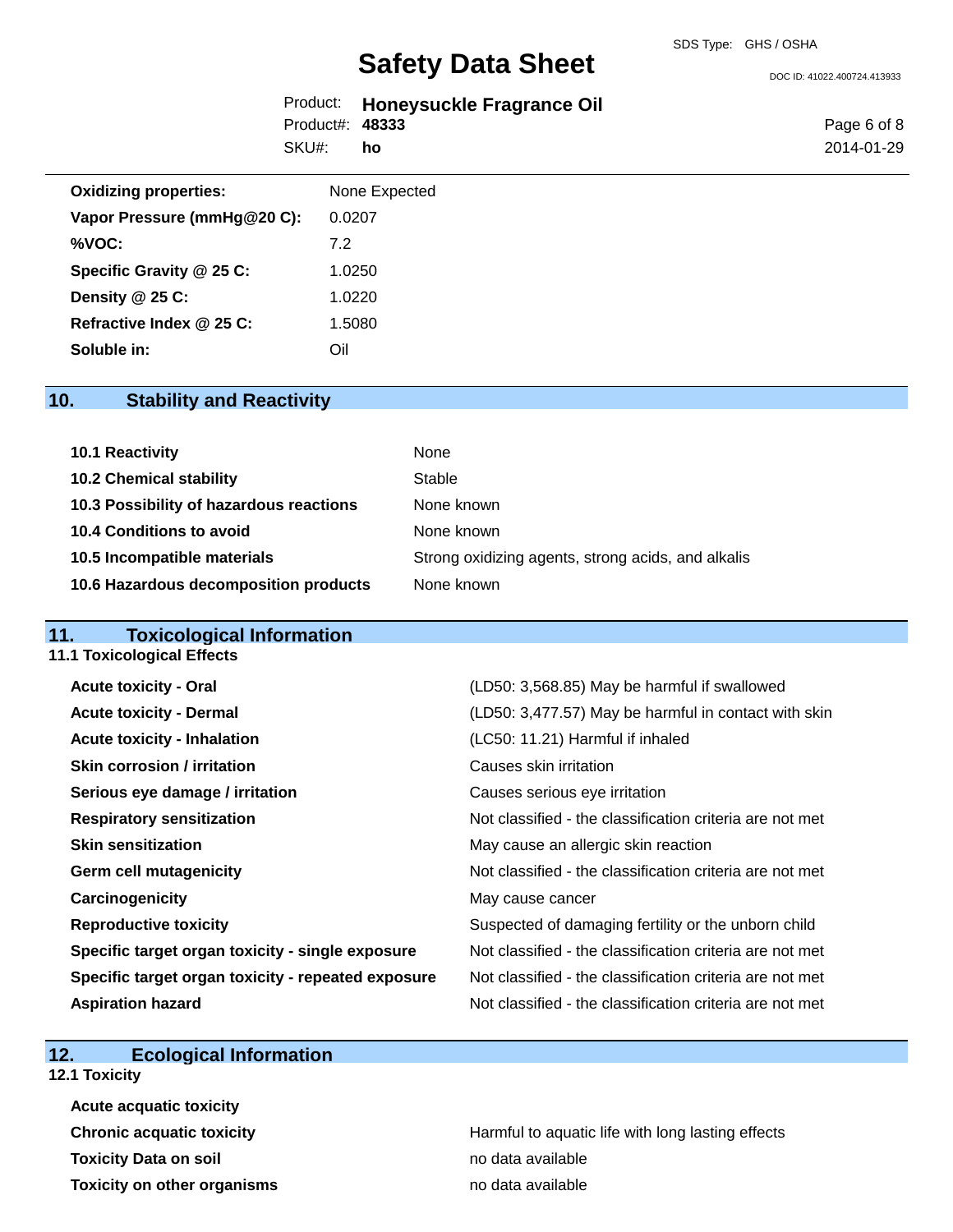DOC ID: 41022.400724.413933

|                 | Product: Honeysuckle Fragrance Oil |
|-----------------|------------------------------------|
| Product#: 48333 |                                    |

SKU#: **ho** Page 7 of 8 2014-01-29

| 12.2 Persistence and degradability | no data available |
|------------------------------------|-------------------|
| 12.3 Bioaccumulative potential     | no data available |
| 12.4 Mobility in soil              | no data available |
| 12.5 Other adverse effects         | no data available |

## **13. Disposal Conditions**

### **13.1 Waste treatment methods**

Do not allow product to reach sewage systems. Dispose of in accordance with all local and national regulations. Send to a licensed waste management company.The product should not be allowed to enter drains, water courses or the soil. Do not contaminate ponds, waterways or ditches with chemical or used container.

## **14. Transport Information**

| <b>Regulator</b>                         | <b>Class</b> | <b>Pack Group</b>                   | <b>Sub Risk</b> | UN-nr. |
|------------------------------------------|--------------|-------------------------------------|-----------------|--------|
| U.S. DOT (Non-Bulk)                      |              | Not Regulated - Not Dangerous Goods |                 |        |
| <b>Chemicals NOI</b>                     |              |                                     |                 |        |
| <b>ADR/RID (International Road/Rail)</b> |              | Not Regulated - Not Dangerous Goods |                 |        |
| <b>Chemicals NOI</b>                     |              |                                     |                 |        |
| <b>IATA (Air Cargo)</b>                  |              | Not Regulated - Not Dangerous Goods |                 |        |
| <b>Chemicals NOI</b>                     |              |                                     |                 |        |
| <b>IMDG (Sea)</b>                        |              | Not Regulated - Not Dangerous Goods |                 |        |
| <b>Chemicals NOI</b>                     |              |                                     |                 |        |

| <b>Regulatory Information</b><br>15.           |                                                              |
|------------------------------------------------|--------------------------------------------------------------|
| <b>U.S. Federal Regulations:</b>               |                                                              |
| <b>TSCA (Toxic Substance Control Act):</b>     | All components of the substance/mixture are listed or exempt |
| 40 CFR(EPCRA, SARA, CERCLA and CAA)            | This product contains the following components:              |
| $201 - 550 - 6$ 30 - 40 %<br>84-66-2           | Diethyl phthalate                                            |
| <b>U.S. State Regulations:</b>                 |                                                              |
| <b>California Proposition 65 Warning</b>       | This product contains the following components:              |
| 94-59-7<br>$202 - 345 - 4 \leq 13 \text{ ppm}$ | Safrole (NFS)                                                |
| $93 - 15 - 2$<br>202-223-0<br>$\leq$ 6 ppm     | Methyl eugenol (NFS)                                         |
| <b>Canadian Regulations:</b>                   |                                                              |

**DSL / NDSL** 100.00% of the components are listed or exempt.

## **16. Other Information**

**GHS H-Statements referred to under section 3** H227 : Combustible liquid **H302 : Harmful if swallowed** 

H303 : May be harmful if swallowed **H313** : May be harmful in contact with skin